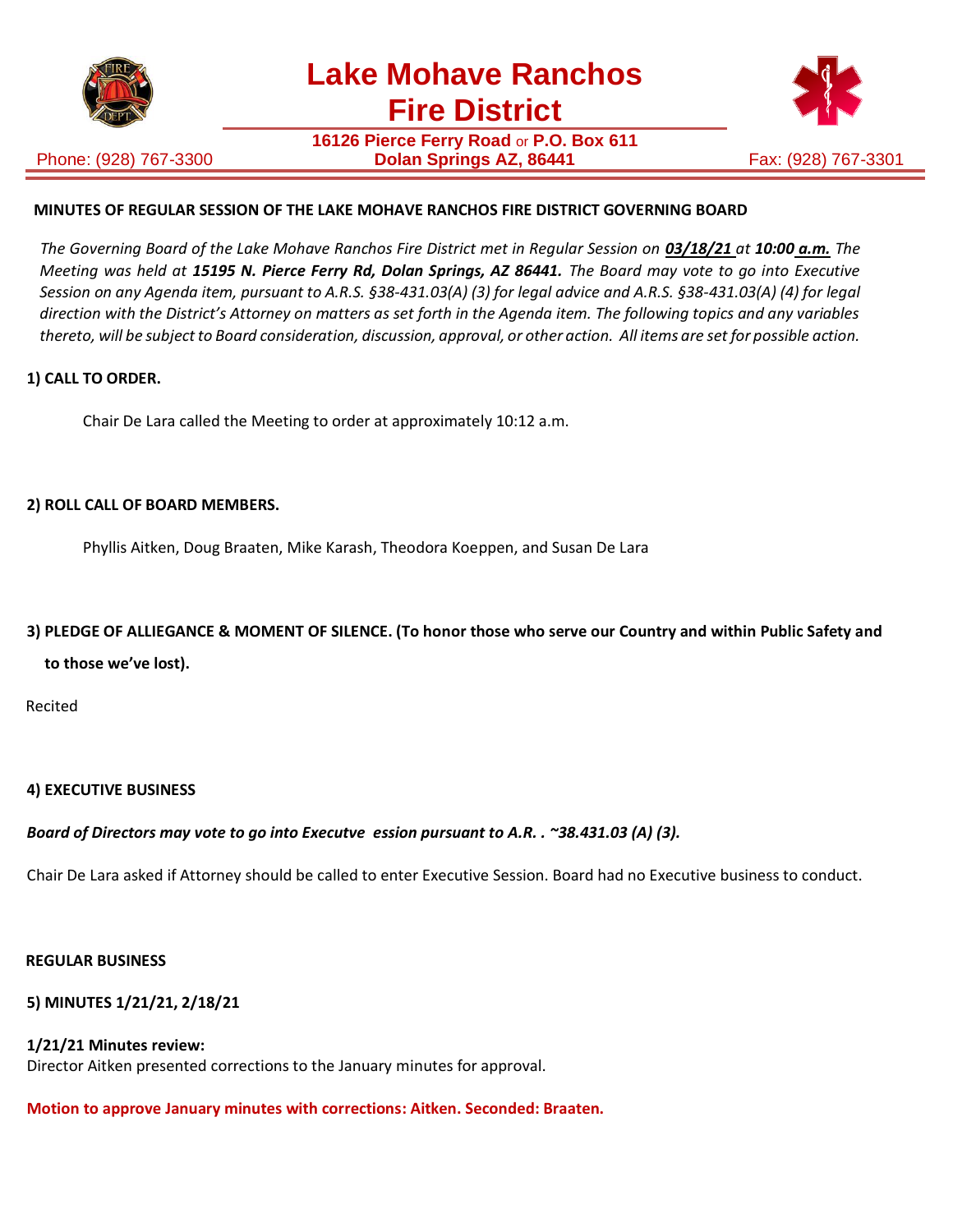#### **Vote: Aitken, Braaten, Karash, and De Lara- AYE. Abstained: Koeppen.**

#### **2/18/21 Minutes review:**

Braaten brought to attention several corrections that needed to be made, such as changing the meeting time and the Meadview meeting address.

#### **Motion to accept proposed corrections to Feb minutes: Aitken. Seconded: Braaten.**

#### **Vote: Aiken, Braaten, Karash, and De Lara: AYE Abstained: Koeppen**

#### **6) FINANCIALS – GABE BULDRA OF JAMES VINCENT GROUP PRESENTATION**

#### **Report:**

- Discussed revenue. Revenue is on track.
- Expenses: Under budget, except for a few items such as operating revenue.
- Back bills were discussed, and how it has inflated expenses. Those are currently being resolved.
- Financial performance for the month of February looks good.
- Chair De Lara had a question about the Register Balance as of 02/28/2021, which is over 800K. In November of last year, it was 500K. Buldra said he needed to review it further, but it looks typical.
- Chair De Lara mentioned that with the bill late payments, station repairs, and the purchase of a new ambulance, it does not look like revenue is dropping. Buldra said we are looking very good.
- Buldra mentioned that ambulance revenue will be increased. There is also going to be a raise for the staff. The raise will tentatively go into effect July  $1<sup>st</sup>$
- Chair De Lara wished to discuss retirement programs. Buldra went over contributions and rate for full-time fire fighters. The district is also matching the Chief's plan, which is separate.
- Director Braaten had a question about the Chief's current retirement plan, versus the old one he had, and whether or not the district will be raising the contribution to match the old plan. Chair De Lara said that since the Chief is on an interim contract, it will be discussed again at the end of the contract period.

#### **7) CHIEF's REPORT:**

AMR Transports: 0 Med Calls: 59 Dolan Transports: 33 Dolan Refusals: 5 Dolan Public Assists: 2 Fire Calls: 14 Mutual Aid Calls: 0

## **Version**: 1 **Page** | 2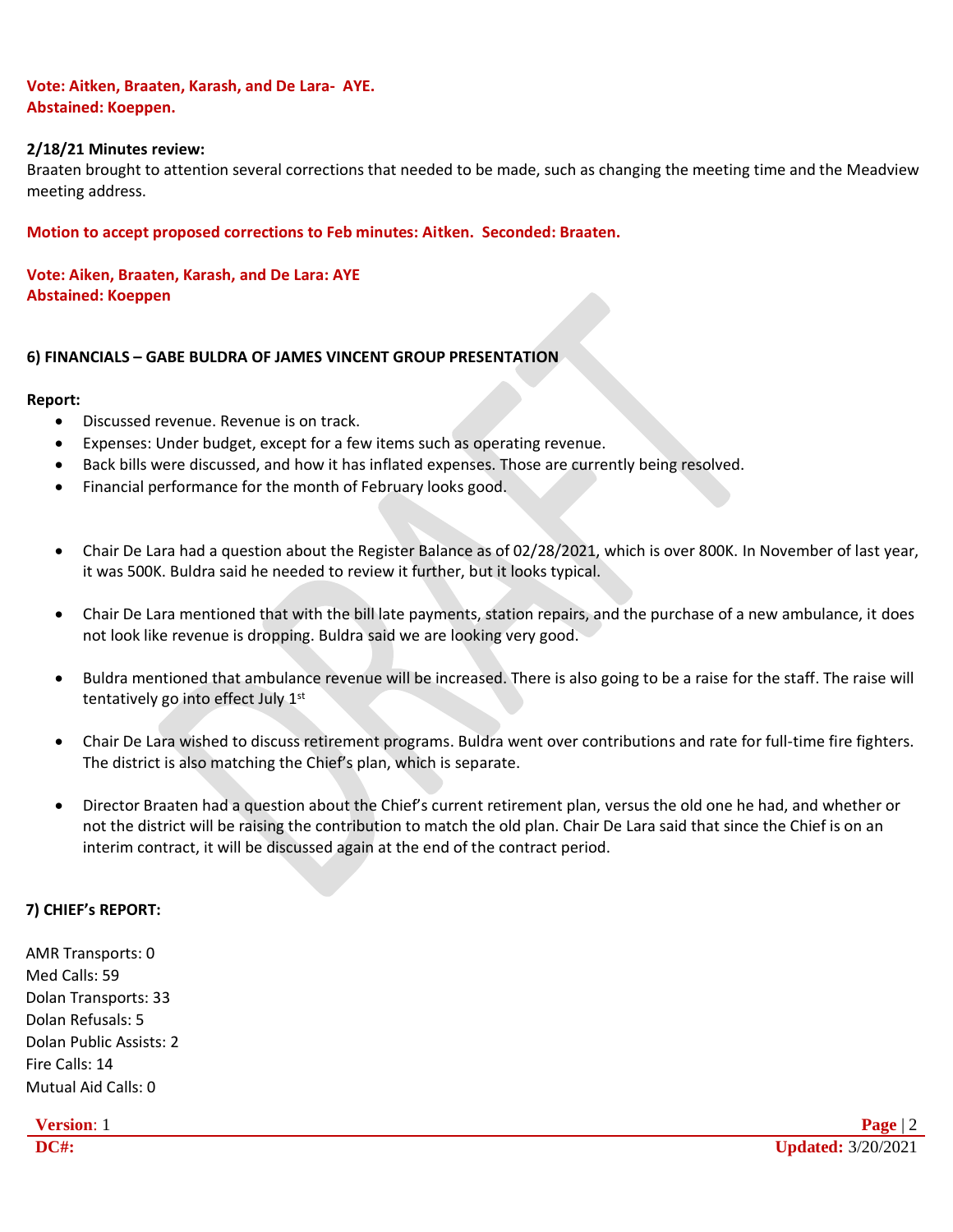Highway 93 Calls: 17 Meadview Calls: 11 Meadview Transports: 9 Meadview Refusals: 2 Meadview Public Assists: 0 Meadview Coverage Days: 15

#### **Meetings/Conferences/Trainings:**

2/25 MCFOA Meeting via Zoom

3/9 Budget meeting with JVG for fiscal year 21/22

#### **District Properties:**

Station 41- Began drywall repairs and is preparing to paint. An issue of the copper pipes for the hot water heater in the attic was brought forward. They sweat, and the moisture has caused damage. Looking at other options, such as a tankless heater.

There was a quote acquired for repairing or replacing the garage doors at Station 41 and Station 43.

#### **District Vehicles:**

R-415: Repairs have been made and vehicle is back in service. New ambulance was purchased and is now in service.

#### **Projects in the Works:**

On 03/31, there is going to be a meeting with the AZ Department of Homeland Security to see if a grant will be awarded for new radios.

On 03/24 AZ DPS will audit the fingerprint background checks.

With the help of Charlotte Kiffer, the Technical Committee provided policies that they were able to find. A new Policies and Procedure manual will be ready by April's Board Meeting for approval and adoption.

#### **Board Questions:**

- Chair De Lara wanted clarification on Refusals of Service, and whether someone will be billed for refusing service. Chief Bonnee explained the process for refusals, and how they bill.
- Chair De Lara asked if there was anything of interest to the Board from the last MCOS meeting. Chief Bonnee said no. There was some discussion about wildland fire training, which will happen toward the end of April. Chief Bonnee confirmed that there will be certificates awarded for those that complete the classes.
- Chair De Lara wanted clarification on billing for accidents. Chief Bonnee confirmed that there is billing if service is not refused.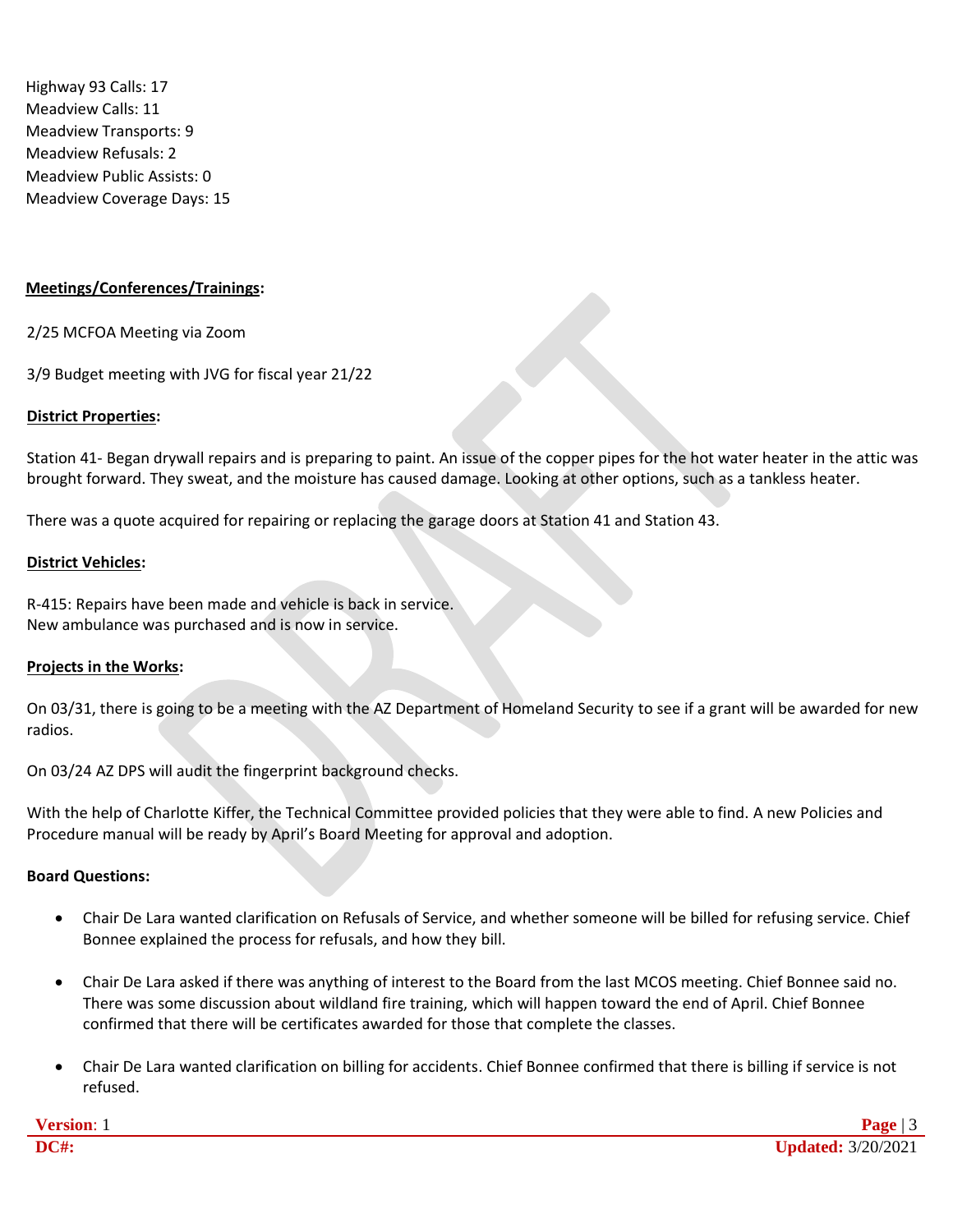- Chair De Lara wanted clarification on Mutual Aid calls. Chief Bonnee said that there had been none due to increasing the number of volunteers.
- Director Koeppen wanted to know if the District is paid for calls on Highway 93. Chief Bonnee confirmed, and that transport rates are 96%.
- Director Braaten wanted to know if the District is compensated for Air Flight. Chief Bonnee confirmed that the District is compensated for transport to the LZ.
- Chair De Lara wanted clarification on Public Assists. Chief Bonnee replied that it covers falls, smoke detectors, etc.
- The range of response for LMRFD was discussed.
- Chair De Lara pressed that replacing the hot water heater should be made a priority.
- Chair De Lara had met with Chief Bonnee and stated that he is going to prepare a 5-year plan. She told the Board that if any member wishes to meet with him, they are free to.

#### **8) TECHNICAL COMMITTEE REPORT (Director Braaten/Ellen Rey Bower)**

- Adam Barnes of Drive By Geek changed the LMRFD website over to WordPress.
- Taxes: Meadview has paid 75% of taxes levied, and Dolan Springs has paid 64%
- It was too late to get anything into the legislative schedule for this year.

Chief Bonnee interjected to clarify a point about radios and grants.

Chair De Lara was interested in applying for another grant, and Chief Bonnee said that grants follow a schedule and the District may need to wait until next year to apply.

Chair De Lara wanted to know that, in the case of a national emergency, if the District would lose access to a particular radio channel. Bonnee said no.

Director Koeppen brought forward concerns about apparent discrepancies in the financial report provided by the Technical Committee.

#### **Items:**

- a. Brief Discussion about breaking the committee into separate entities. Technical Committee decided against splitting.
- b. Ellen Rey Bower presented a new organizational chart she was proposing. Chief Bonnee submitted his own to counter. Chair De Lara accepted Chief Bonnee's version.

**Motion to accept Chief Bonnee's Organizational chart and have it uploaded to the website: Aitken. Seconded: Koeppen.** 

**Vote: Aitken, Braaten, Karash, Koeppen, and De Lara- AYE.**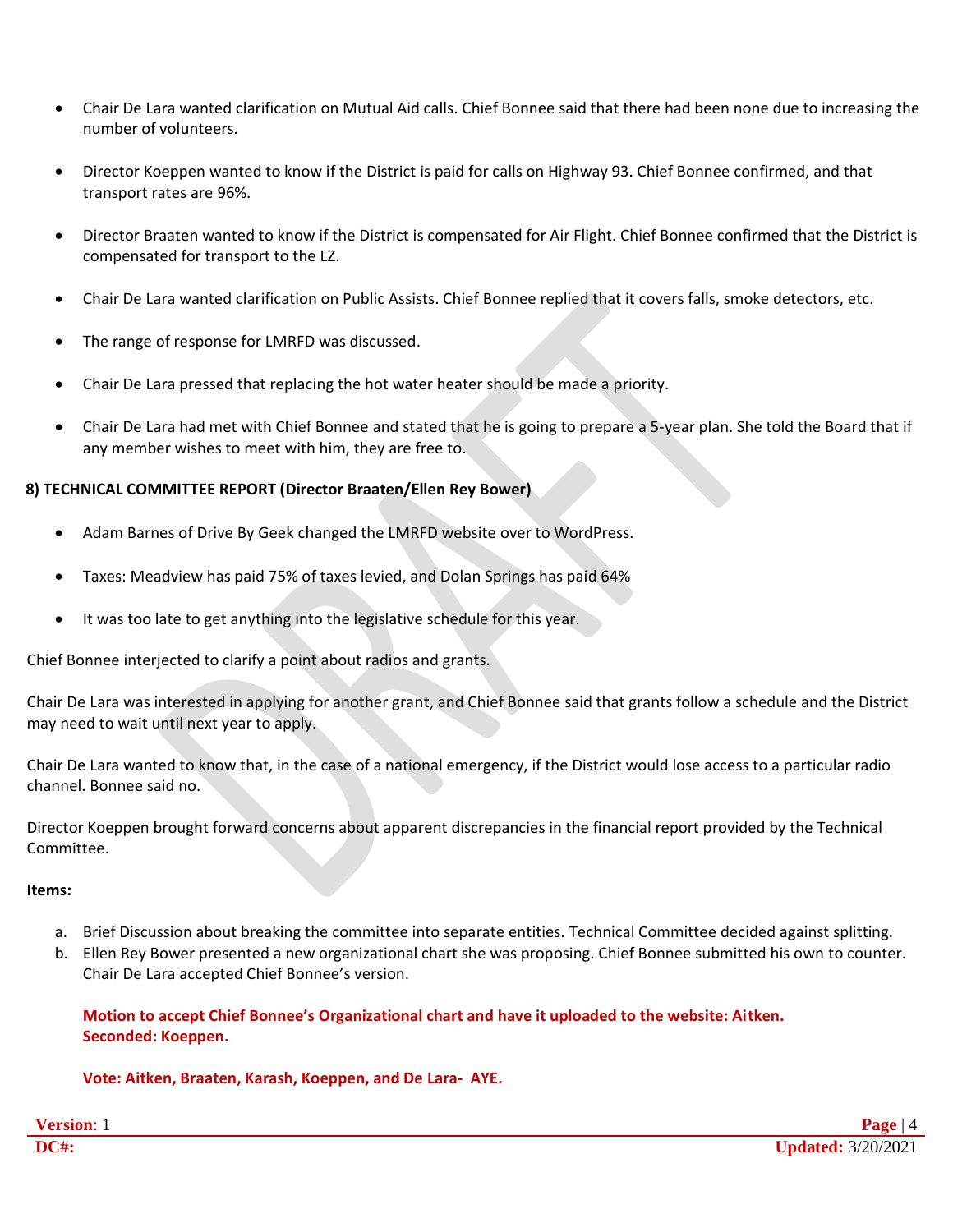c. Chair De Lara wished for the Technical Committee to go over their numbers in the financial report they supplied.

#### **9) REGULAR SESSION**

**a. Discussion and possible action regarding: Target Training Program and AFDA Board Training (Chief Bonnee & Board Chair)**

Chief Bonnee said that the target training program had been launched for full time suppression staff and will be opened to volunteers later.

AFDA board training had to be rescheduled to April 23rd.

#### **b. Discussion and Possible Action regarding: Proposed Bylaws and policy procedures (Director Aitken)**

Director Aitken presented Bylaw packet and asked if the Board requested any updates be made. Chair De Lara pointed out some minor changes. Director Koeppen wished terms to be changed.

**Motion to adopt Bylaws with proposed changes: Chair De Lara. Seconded: Director Braaten.** 

**Vote: Aitken, Braaten, Karash, Koeppen, and De Lara- AYE.**

**c. Discussion and possible action regarding: Updated website and continued use of the third-party vendor for maintenance of the website and email program (Board Chair)**

Further clarification made about Drive By Geek duties. Office administration can upload agenda and minutes to website, however Adam Barnes should continue to oversee website.

**Motion to keep Drive By Geek to oversee website: Chair De Lara. Seconded: Director Aitken.**

**Vote: Aitken, Braaten, Karash, Koeppen, and De Lara- AYE.**

#### **d. Zello (Board Chair and Chief)**

Subject was part of Chief's report so discussion commenced even though agenda verbiage of **item d** was incorrect.

Zello is a free-to-use communication app that volunteers can use on their personal phones using their own data. Chief Bonnee finds this unacceptable. However, there are not enough radios for volunteers.

#### **e. Discussion and possible action regarding: Attorney provided addendum for use in all contracts. (Board Chair)**

Addendum will be added to all contracts going forward to protect the District from contractual situations that would otherwise be difficult to resolve.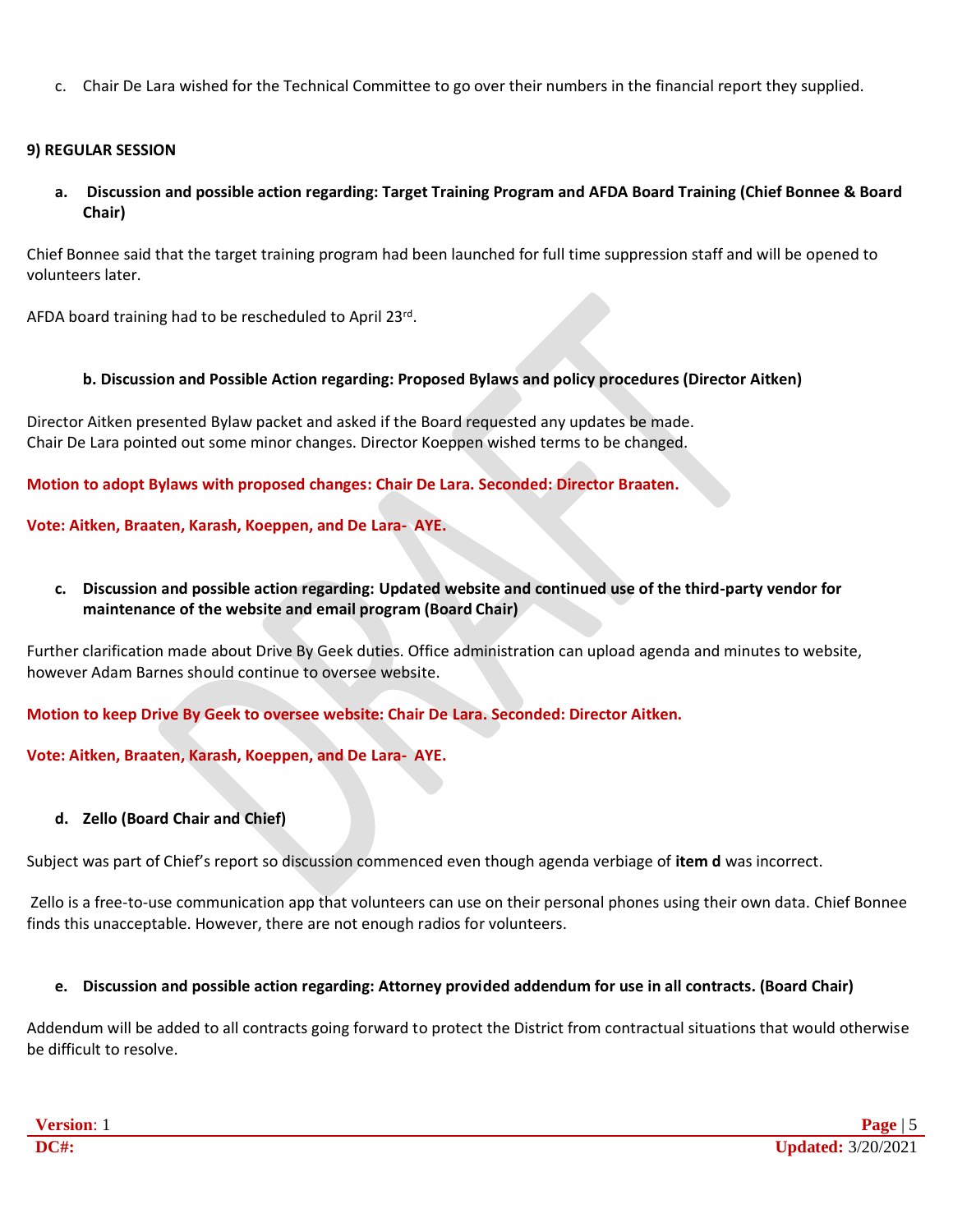#### **f. Discussion and possible action regarding: Repair or Replacement of garage doors at Station 41 and 43 (Chief Bonnee)**

Garage doors at both stations are out of compliance and need to be either repaired or replaced. Quotes for both stations were obtained. Prices and financing options were discussed. The Board had a few questions for the vendor that they wish addressed, such as warranties, maintenance, etc.

Upon approval, it will take 8-12 weeks for the new doors to be custom built.

**Motion to approve the replacement of Station 41 and 43 garage doors with the 12-month no-interest contract, with a review in June to pay off remaining balance at end of fiscal year. Information about warranties, maintenance, and deposit needs to be provided to Board members when available- Chair De Lara. Seconded- Director Aitken.** 

**Vote: Aiken, Braaten, Karash, Koeppen, and De Lara- AYE.**

**g. Discussion and possible action regarding: Approval of the annexation of W Haystack parcel in Meadview (Chief Bonnee)**

#### **Motion to accept W Haystack parcel into Fire District- Director Braaten. Seconded- Director Aitken.**

#### **Vote: Aitken, Braaten, Karash, Koeppen, and De Lara- AYE**

#### **h. Discussion and possible action regarding Board clerk position (Director Aitken)**

Director Aitken has brought up concerns that Director Karash is not able to keep up with communication required for his position as Board Clerk. She proposed that Director Karash should step down.

Director Karash did not oppose and resigned as Clerk. New Clerk will be placed at the next General Board Meeting April 15, 2021 Chair De Lara requested a signed Clerk Resignation from Director Karash.

#### **i. Discussion and possible action regarding collection agency. (Board Chair)**

The addendum to this contract was provided by Legal Council and signed. This Contract is now signed and approved.

10) CALL to the PUBLIC. (The Fire District Board is not permitted to discuss or take action on any item(s) that are not on the *Agenda that are raised in the call to the public. However, individual Board Members may be permitted to respond to*  criticism directed to them. Otherwise, the Board may direct that staff review the matter or that the matter be placed on a *future agenda. The Fire District Board cannot discuss or take legal action on any issue raised during the Call to the Public due to restriction of the Opening Meeting Law).*

- Consider policy change to have all 5 members present to make changes to Bylaws.
- Policies through December 2019 should have been up on the website and were not. All employees should have been able to read those policies.